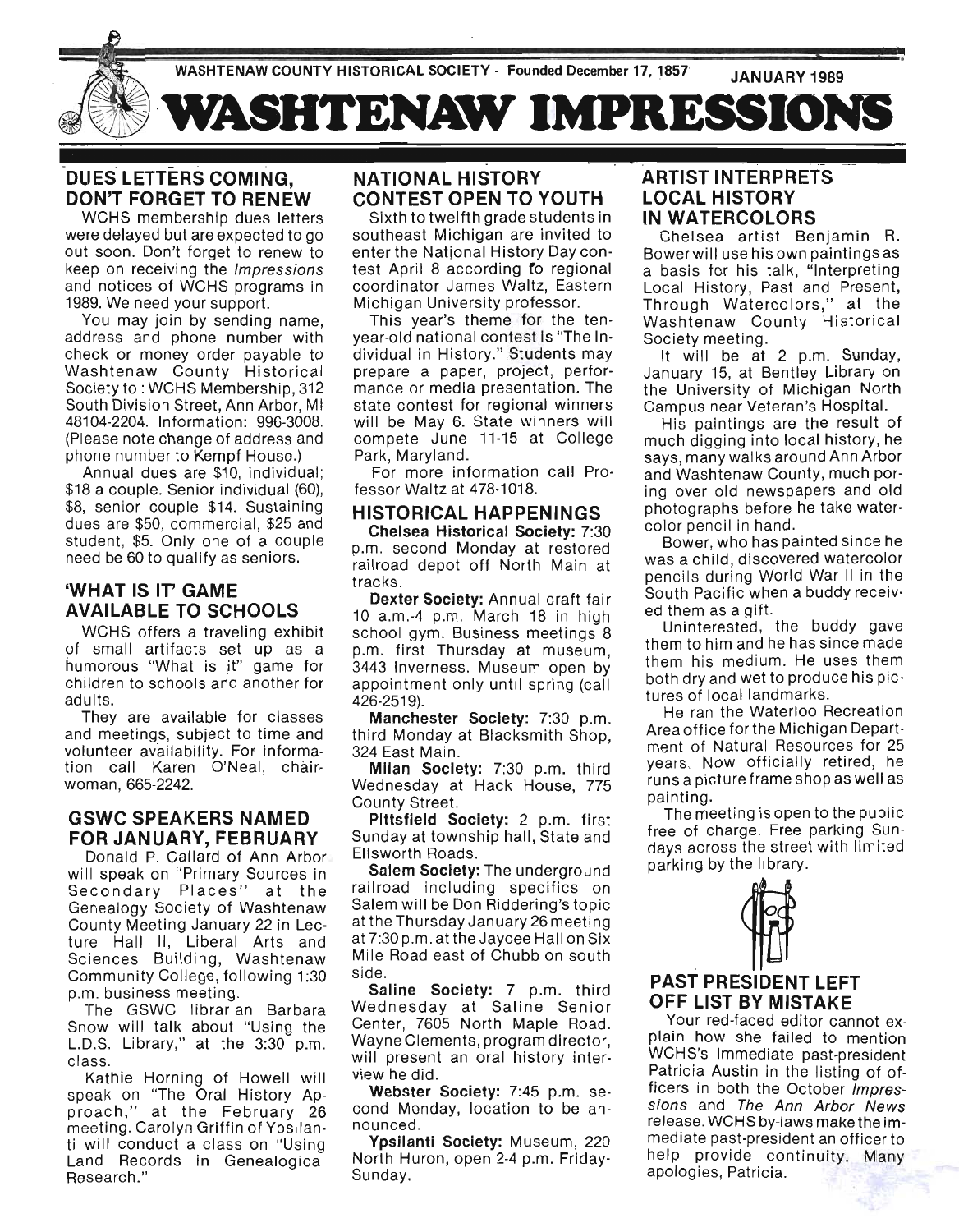# **EARLY INAUGURALS SHORT OF PROTOCOL, LONG ON HUMOR, DRAMA, TRAGEDY**

#### By Ramon R. Hernandez

Until 1933, the person elected President of the United States was usually inaugurated on March 4. ln 1933, the twentieth amendment to the Constitution changed the inauguration date to January 20.

On that date, the new President begins his official duties. Although not required , it is customary for him to go to the Capitol building to take his oath of office. And, also not required, it is, however, customary for it to be administered to him by the Chief Justice of the Supreme Court.

Actually, Article II, Section I of the Constitution contains the only reference to the formal act of taking office:

"Before he enter on the Execution of his Office he shall take the following Oath of Affirmation: 'I do solemnly swear (or affirm) that I will faithfully execute the Office of President of the United States and will to the best of my ability, preserve, protect and defend the Constitution of the United States.'

Thus, constitutionally, the formal act of taking office is a simple procedure, although the \$12 million price tag on the 1985 event is the most expensive in history (surpassing the previous high of \$8 million in 1981).

But the inauguration of a president  $-$  in terms of its meaning  $-$  is more than a simple procedure. The inauguration of a president-such as George Bush as the 41st president $-$  is a unique event in our national life.

In itself, the ceremony is a celebration, usually a festive occasion $-$  but not always. In itself, it is that exact point in the history of our nation that ends the old and begins the new. Thus, today, I would like to present to you the President-elect of the United States of America on the occasion of some of the inaugurations in our early history.

#### GEORGE WASHINGTON

We are told that Thursday, April 30, 1789, was a cool, clear day in the new capital city, New York City. There was mounting excitement.

Since dawn the festive crowd in front of the Federal Hall had steadily increased. By nine o'clock, when the church bells rang out, heralding the great event that was about to occur, the intersection of Wall and Broad streets was a solid cheering mob.

At noon, on the Federal Hall balcony, George Washington was scheduled to take his oath of office as the first President of the United States of America.

Only a week before, three senators and three representatives had been ap-



#### **GEORGE WASHINGTON**

pointed to plan the details for the inauguration , and now, with the moment at hand, the committeemen suddenly realized that they had overlooked simple matters of protocol.

How should the President-elect be received at Federal Hall? How should he be addressed? Where should he sit? Who should accompany him out to the balcony for his oath of office?

This congressional confusion came as no surprise to the crowd outside. The people were used to it. The Continental Congress had been bungling for five years. As its last act, the Continental Congress decreed that its successor, the First Congress of the (new) United States of America, should convene in New York City on March 4, 1789, to receive the results of the Electoral College vote.

But at the first session of the new Congress, both houses lacked a quorum. They adjourned, repeatedly, for a month, although everyone knew the outcome of the election. But neither Washington nor John Adams, his Vice-President, could take office until Congress had been of ficially informed and then, in turn, officially informed the victors-several days journey away.

The nation's 42 newspapers began to complain; where were the missing Congressmen? Finally, on April 6, enough of them showed up to conduct the business at hand. The next day, two couriers left New York on horseback, one rushing all the way down to Mount Vernon, Virginia, and the other across to Braintree, Mass., to announce the news that both men had known for a month.

During that time Washington put his personal affairs in order. He was 53, in debt, his health was impaired by chronic dysentery, recurrent malaria, and bad teeth-ailments which today would, possibly prevent him, politically, from even being nominated!

After word had arrived and Washington left for New York, he was virtually mobbed along the way-his journey being delayed for days for him to attend to all sorts of banquets in his honor.

Upon arrival on Manhattan Island, the final stage was his ride by carriage to Federal Hall, where construction workers had rushed to complete the renovation of the building that had formerly been New York's City Hall, and was now being made over into the Capitol at a cost of \$32,000.

Now the protocol questions came down to the final minutes. How should Washington be addressed? Someone suggested "Excellency"; someone else uggested "Exectione"; someone clas<br>uanted "His Highness"; other were for "His Highness, the President of the United States and Protector of their Liberties" or "His Serene Highness" or "His Mightiness." There was no precedent, except the colonists' experience with the English crown.

Experts hurriedly read through the Constitution and discovered that its authors had not taken this crucial question into consideration. They wanted to be respectful , but the flowery, regal titles made ,most people cringe, and the debate continued until someone suggested a Simple, "Mr. President." It was adopted and has stuck to this day.

Now the problem, how to receive' Washington. Should he be invited to sit down? Where? Adams considered as his own the crimson chair whilch symbolised his office, but there was not room for two men on the Chair of the President of the Senate, who is in this situation only the Vice-President (of the United States).

Once inside the Senate chambers, Washington accepted the applause of the joint Congress. However, after it died down, there came an awkward silence. Washington glanced around for a place to sit down, saw Adams' crimson chair, stepped to it, and sat down  $-$  which settled that problem of protocol in an instant.

Again, there was confusion; no one had thought of arranging the last steps of procession. Realizing this, Washington merely walked to the balcony doors with Adams falling in close behind and Chancellor Robert livingston of the New York judiciary. Once the principals were at the door, the others in the room jostled for the remaining space to squeeze onto the balcony.

Outside there was a small table, and on it was a Bible hastily borrowed from St. John's Lodge, Free and Accepted Masons. Secretary of the Senate Samuel Otis opened it and stood between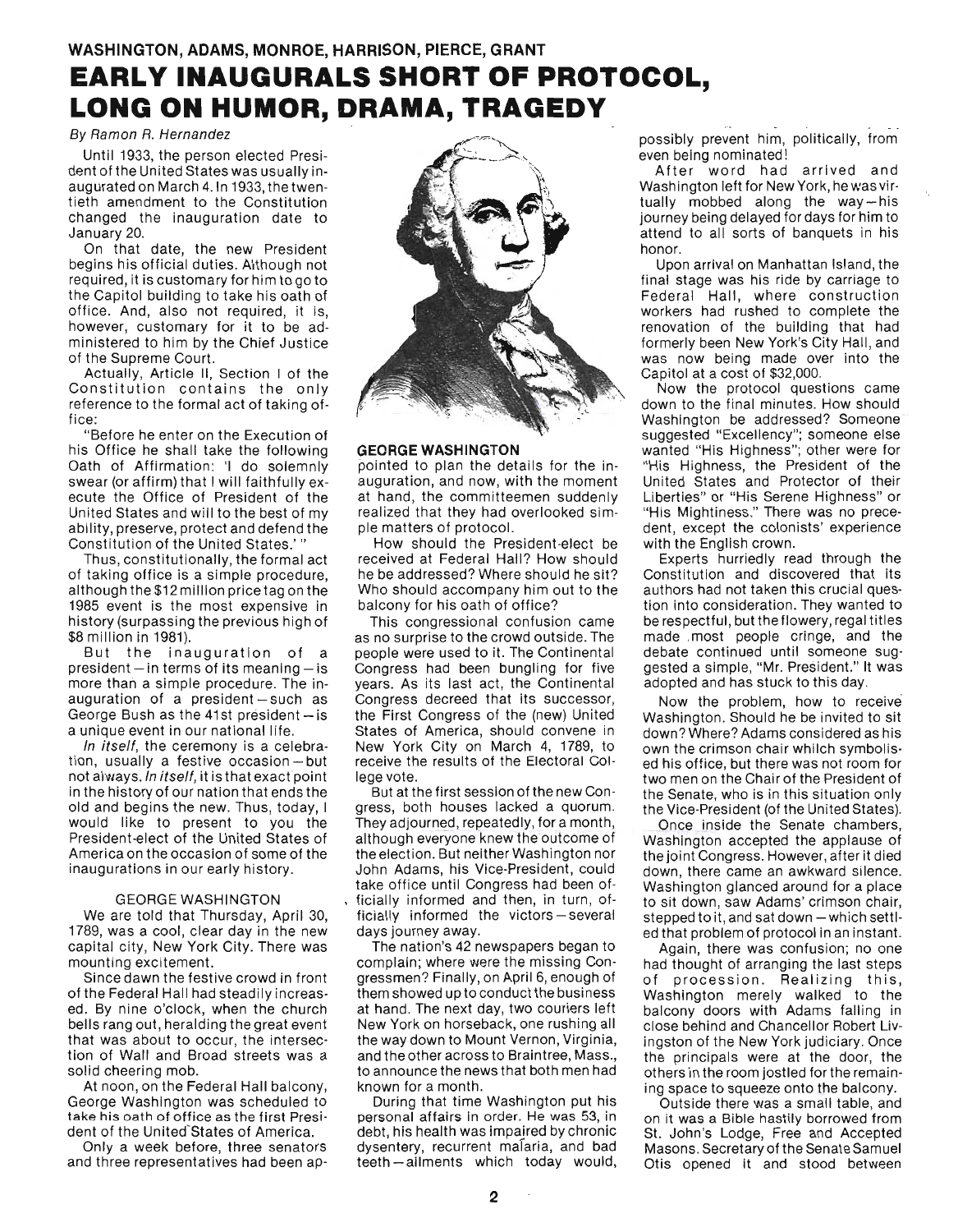Washington and Livingston. The enormous crowd became quiet as Washington placed his left hand on the Bible, raised his right hand, and looked at Livingston.

Because of the religious sensitivities of the nation, the authors of the Constitution permitted either the word 'swear' or 'affirm" when taking the oath. Washington used 'swear.'

After he finished the oath, there was silence; then Washington said, "I swear, so help me God." He then bent over and kissed the Bible, which was unexpected and sent a murmur through the crowd.

Livingston paused, and turned to the crowd and shouted, "Long live George Washington, President of the United States!" The crowd broke into a storm of cheers that served as a signal to the rest of the city. Church bells rang. Cannons on the ships in the harbor roared. After acknowledging the cheers, Washington went back into the Senate room and delivered his inaugural address.

That's how it all began. There are other inaugurations that I have found interesting.

#### JOHN ADAMS

One of the most awkward was that of Washington's successor John Adams.

In Philadelphia, where the capital had been moved during Washington's presidency, Adams, as vice-president, was almost totally ignored by Washington. So obscure a life he led, Adams lived in a Philadelphia roominghouse up to his inauguration.

Considering his love of pomp, Adams' inauguration in 1797 turned out to be an extremely drab affair, at least for him. Jefferson had wanted no special ceremonies for himself as the new Vice-President, and there was none.

Adams would have loved ceremony but he didn't get any: no band, no escort from his lodgings, no member of his family present, and although he purchased from his own funds a modest carriage, the Philadelphia press dismissed it as unfitting for a president since it was drawn by only two horses\_

Jefferson arrived at Congress hall at' 11 a.m., took the oath of office, gave a brief speech, and then led the Senate across to the House of Representatives. A round of applause greeted him, and he took his chair.

Excited chatter filled the room as everyone now awaited the hero of the hour. It wasn 't the new president, John Adams. It was George Washington, who arrived in a coach with four horses, while Adams was on his way with two aides in his little carriage.

Washington's arrival was noisy, and upon his arrival there was thunderous applause, everyone straining to see the man who had become a legend in his own time. It probably would be the last time he would be viewed on the national scene and thus it was a moment to be

cherished.

It was for Washington that the crowd had come. Dramatically he appeared alone at the door. Alone he walked slowly to the dais. After a moment of eloquent silence, everyone rose and cheered and the salvo persisted long after he had shaken hands with the principals and taken his seat.

Out in the hall, John Adams waited, and waited, and fumed. However, when he entered there was a fresh outburst of applause. Adams quickly stepped down the aisle to the dais, shook hands and took his seat.

There was no master of ceremonies, no one to introduce the new president. Thus, Adams merely waited an appropriate time, then stood up and read his speech. Following that, he received the oath of office. And after that, there was nothing more to be done. It was time for Adams to go.

No gala reception had been arranged for the new president, no banquet, no ball , nothing. Jefferson went to the home of James Madison for an evening party. There was a big banquet for Washington, who was to leave for Mount Vernon in the morning.

Adams? After his inauguration, the second president of the United States took his lunch, as usual, at the head of the table in his boarding house. He then retired to his room, with his only caller for the rest of the day being Washington, who stopped in briefly in the afternoon to say goodbye.

After his usual dinner, the new president returned to his rooms. He went to bed early, but could not sleep and he got up and wrote his wife a letter that began, "My dearest Friend: Your dearest friend never had a more trying day...

#### JAMES MONROE

Reputedly the First Congress chose March 4 as Inauguration Day because quadrennially (every four years), it was the day of the year which least frequently fell on Sunday. But in 1821, the 2nd Inauguration of James Monroe, it did.

Out of respect for the Sabbath, the second inauguration of Monroe and his vice-president was postponed to Monday, March 5. Their first terms , however, officially expired at noon on Sunday. In effect, then, the country was without a president or a vice-president.

Forseeing such an eventuality, brought on by any number of circumstances, the Congress, in 1792, had ' approved a bill, which, in this situation. passed the responsibility of the Chief Executive to the president pro tempore of the Senate, and then, should this office be vacant, to the Speaker of the House.

In 1821, The President pro tempore of the Senate was Senator John Gaillard of South Carolina. Thus by the coincidence of March 4 occurring on a Sunday, Senator Gaillard became the only man in history to serve as President of the United States for a day.

The circumstances were to arise again, but the situation would be different and no other man was to experience this unusual distinction.

# WILLIAM HENRY HARRISON

By the late 1830's, a new national political party emerged-called the Whigs. It took its name from the English Whiggamers or Whigs who opposed King James II in the early 1600s, as much as its American adherents now opposed the tyrant whom they called King Andrew Jackson.

In 1840, General William Henry Harrison, hero of the second war with England (War of 1812)and Indian wars on the frontier, was the Whig standardbearer, along with former Virginia governor and congressman, the vicepresidential candidate, John Tyler.

Billed as a man of the people, a log cabin, rugged-individualist type, Harrison won over the unpopular incumbent Martin Van Buren. On January 26, 1841 , Harrison left his home near Cincinnati for Washington.



William Henry Harrison was depicted as the "log cabin and hard cider" can· didate in 1840.

An enormous crowd came to the whart to see him off. The journey was a stormy one, both in terms of the weather and the thunderous ovations he received. Soon a blizzard followed him all the way to the capitol, but it didn't prevent him from making speeches at every stop, participating in parades and attending banquets.

Loving all this activity, Harrison, a former medical student in his early years, neglected his health, usually appearing outdoors without a hat or coat, presenting himself as the rugged hero he truly believed himself to be.

He regretted that his wife, ill at home, could not be with him. But his grandson witnessed his journey of triumphs, little knowing that he, the grandson, Benjamin Harrison, would one day experience the same triumph as President of the United States.

Thursday, March 4, was a cold, blustery overcast day, the threat of snow in the air. The parade was the largest one to date. Following the vice-presidential swearing in, in the Senate chambers, Harrison moved outside to the East Portico of the Capitol. It took General Har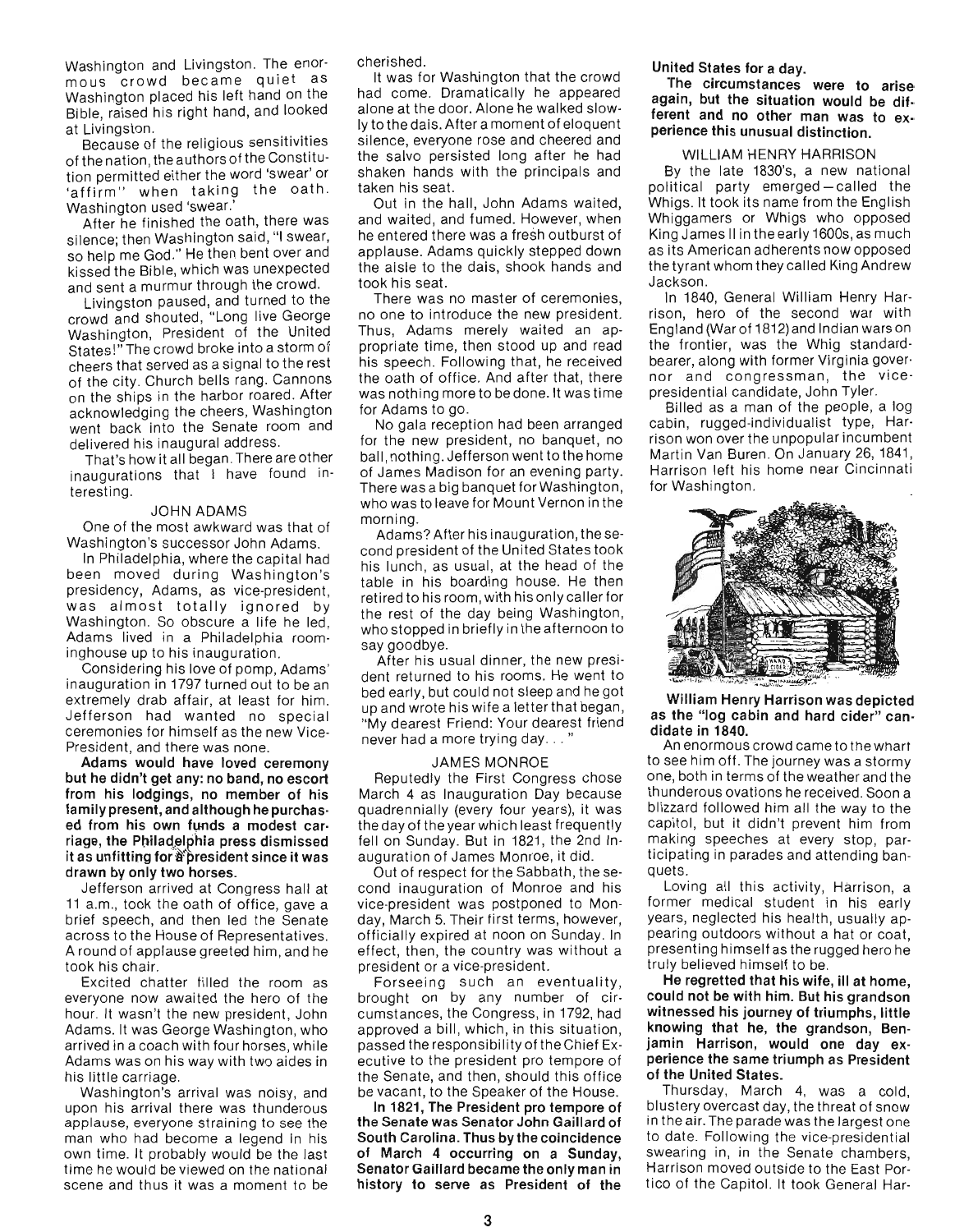rison one hour and 45 minutes to read his address - the longest in history.

Following the ceremonies, Harrison declined a carriage ride, mounting his hourse and riding it slowly down jammed Pennsylvania Avenue.

At the White House, he shook hands with thousands. Later he attended several balls in his honor, dancing to all hours of the night. He had been an earlyto-bed early-to-rise man; however, in the past six weeks, although he continued to rise early, he went to bed beyond midnight each day.

On inauguration night, traveling through the cold night from one ball to another he returned very late to the White House exhausted. He went quickly to a fire, and as he stood there shudders passed through his body. When asked by an aide if he was all right, he responded, "Yes, only a chill." It was worse than that.

During the next few weeks he did not assemble a staff, and thus did all of his own interviewing. He did his own market shopping, arising very early in the morning. March continued raw and bitter in Washington, and on March 27, he returned from shopping drenched from a bonechilling rain .

His cold worsened, and all of the medical science he knew didn't help. The doctors also did all of the wrong things - from purgatives to opium to brandy. All else failing, they even resorted to Indian remedies-crude petroleum and snakeweed, aggravating a liver condition and inducing hepatitis.

William Henry Harrison was the first president to die in office and his term-only one month-was the shortest in history. His wife never did make the journey.

#### FRANKLIN PIERCE

When we speak of tragedy, and par· ticularly tragedy surrounding the in· auguration of a president, nothing equals the ill fate that befell Franklin Pierce in 1853.

Both the Whigs and Pierce's Democratic Party had a difficult time finding presidential candidates. The Democrats were deadlocked in convention in Baltimore in the summer of 1852. While visiting friends in Boston, Pierce, when contacted by telegram as to his availability, responded in the affir· mative - setting off an almost bizarre chain of events.

Ten years before, Pierce had given up a promising political career in Washington because of his heavy drinking, which almost destroyed his marriage. He had been elected to the Senate from New Hampshire in 1837, but resigned in 1842, when his wife threatened to end their marriage unless he broke with his carousing Washington friends.

He returned to a peaceful life in Con· cord, but later went back to Washington as Polk's U.S. Attorney General, and in 1848, he ran for the New Hampshire governorship.

Jane Pierce was the daughter of a college president. She was shy, frail, genteel, and prone to religious fanaticism. When her first two sons died in infancy she believed that God was punishing Pierce because of his drinking, and it was the birth of her third son, Ben, in 1841, that led to her ultimatum and Pierce's temporary retirement from politics. He also stopped drinking.

**Now back to the 1852 convention\_ When the telegrams began arriving Pierce never mentioned them to his wife, nor his affirmative reply. When his** sup**port began to snowball, he took his wife for a ride in the country. On their way back to Boston, a friend on horseback galloped up to them and blurted out that Pierce had been nominated\_ Jane Pierce collapsed.** 

Only Franklin's assurance that he had not sought the nomination and would not campaign for election kept the peace in his home. However, he insisted that if he were elected, it would be his duty to serve, and his wife reluctantly conceded this. Pierce was elected and his wife repeatedly said that his election would spell doom for them.

On January 6, 1853, the Pierces left Boston by train for Washington. Their son, Ben, now eleven, was with them. Approaching Andover, as the story goes, their car somehow became uncoupled and careened off the tracks. The Pierces suffered only a few scratches, but the boy was crushed to death before their eyes.

Jane Pierce was never again the same, spending most of the time in her room writing notes of love to the dead boy, which she did for the rest of her life. Pierce, too, was never the same, never certain whether his wife was right about God's wrath.

Jane Pierce returned home, to join her husband later when the celebrations subsided.

While in Washington, the Democrats gave Pierce a new carriage for the occasion. He decided, in late February, to go to Baltimore, with his new gift, to show his wife who had just arrived. It was not a pleasant visit. Jane had learned of the extent to which Franklin had gone to win the nomination while telling her he was doing nothing.

Now she confronted him, and in her fury screamed that this was all the proof she needed that Ben's death had been a punishment. Pierce returned to Washington alone, and cancelled the inaugural ball because, as he announced, he was in mourning.

Vice-President-elect William King of Alabama was not present to share the praise with Pierce either. The rigors of the campaign had damaged his health and he went to Cuba to recuperate. Still ill, he was unable totravel to Washington to be inaugurated, and by special act of Congress, he was permitted to take his oath of office in Havana from the American counsel.

An interesting sidelight took place during the oath. Although Pierce had no religious grounds for not 'swearing' to his oath, he chose, evidently for reason on which one can only speculate, to 'affirm' the oath, the only president ever to do so.

After all the ceremonies ended and after shaking hands alone at the White House, Pierce found that because of the blizzard that day - another sad part of the inauguration - the servants had all gone home and the Fillmores had not moved all of their belongings out.

Thus, that night, his first night in office-with his wife despondent in Baltimore - Pierce alone except for his aide, slept on the floor of the White House.

Later in March, Jane Pierce was preparing to come to the White House when another tragedy occured. Abigail Fillmore, having caught a bad cold while sitting on the windy platform during the inauguration, developed pneumonia and died never leaving Washington.

Oh, and Vice-President King? Well, having returned from Cuba to his plantation in Alabama, King died suddenly, never reaching Washington. President Pierce must have thought the punishment might never stop.



#### **ULYSSES S. GRANT**

(2nd Inauguration, March 4, 1873) Ulysses S. Grant had managed to separate himself from the scandals that plagued his first administration, and as the Republican standard bearer he was reelected to a second term in 1872.

Because of the weather and an oversight in the construction of the building where it was held, the inaugural ball that night was - to say the least - somewhat of a failure.

After the 1869 traffic jam both inside and outside the Treasury Building, the 1873 inaugural committee decided that this time the ball should be held in a suitable spacious place.

At a cost of \$40,000, the temporary structure was erected on Judiciary Square. Beautifully decorated, it included an enormous supper room with a sumptouus meal for an army of kings.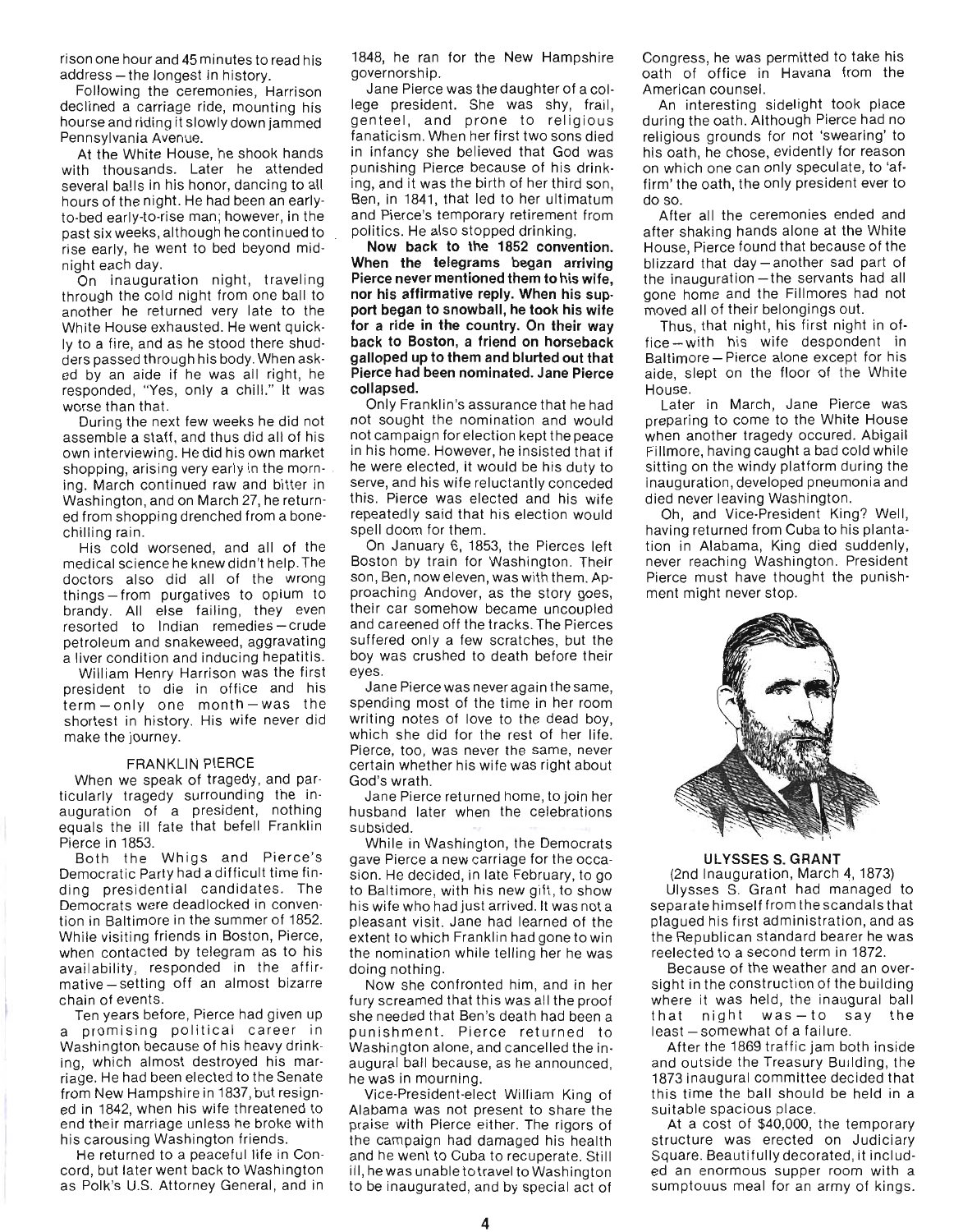#### Provided were:

10,000 fried oysters, 8,000 scalloped oysters, 8,000 pickled oysters, 63 boned turkeys of 12 pounds each, 75 roast turkeys of 12 pounds each, 150 capons stuffed with truffles, 15 saddles of mutton, 40 pieces of spiced beef of 40 pounds each, 200 dozen roasted quails, 300 tongues and 200 hams ornamented with jelly, 30 baked salmon, 100 chickens, 400 pat ridges, 25 stuffed boars' heads, 2,000 cheese sandwiches, 3,000 ham sandwiches, 3,000 beef-tongue sandwiches, 1,600 bunches of celery, 30 barrels of salad, 2 barrels of lettuce, 350 chicken boiled for salad, 2,000 pounds of lobster boiled for salad, 6,000 eggs boiled for salad, 1 barrel of beets, 2,500 loaves of bread, 8,000 rolls, 24 cases of Prince Albert crackers, 1,000 pounds of butter, 200 moulds of wine jelly, 300 gallons of ice cream, 200 gallons of flavored ices, 400 pounds of pastry, 150 large decorated cakes, 60 large pyramid cakes, 25 barrels of Malaga grapes, 15 cases of oranges, 5 cases of apples, 400 pounds of mi xed candies, 10 cases of raisins, 200 pounds of shelled almonds, 300 gallons of punch, 300 gallons of coffee, 200 gallons of tea, and 100 gallons of chocolate.

In view of all this planning and preparation, it was incredible that nobody thought of installing a heating system in the building. All of the canaries in decorative cages froze to death.

When the guests began arriving around nine, the vast hall was so cold that people did not check their wraps-which at least prevented a recurrance of the check-room chaos at previous inauguration balls. Many of the early arrivers did not stay, and this cut the expected attendance from 6,000 to 3,000.

As the evening progressed, the temperature continued to drop. The musicians were too cold and could not play, but nobody felt like dancing. Everybody was in the supper-room drinking hot coffee, hot *tea,* and hot chocolate, and ignoring all the food, now cold and tasteless.

#### CONCLUSION

So many more behind-the-scene glimpses of past inaugurations could be relived. Also, I have given no attention to what was said by the Presidents-elect in their addresses.

Some were conciliatory during times of political strife. Others were descriptive, and in a sense a summary of where our nation was at the time. Still others outlined the President's and his Party's intentions. Some were historic, such as Truman 's famous Four Points in 1949, which set the foreign policy tone of our nation since World War II.

And, some were almost poetic, capturing the imagination and emotions of many, such as that of John Kennedy, when he concluded his address:

"In the long history of the world, only a few generations have been granted the role of defending freedom in its hour of maximum danger. I do not shrink from this responsibility - I welcome it. I do not believe that any of us would exchange places with any other people or any other generation. The energy, the faith, the devotion which we bring to this endeavor will light our country and all who serve it  $-$  and the glow from that

# **RENEGADE INDIAN, UNREPAID LOANS, DEATH OF OXEN ADDED TO PIONEER MILLS'S TRIALS IN BRIDGEWATER**

#### By Robert Edwin Miller

(Bob Miller, WCHS treasurer, has some early Washtenaw roots. This is the third installment of reminiscences of pioneer life in Bridgewater township by some of his antecedents, Warren Heman Mills and twin brother, Hiram Wallace Mills. Their father, John, was a brother of Bob's greatgrandfater. The last installment appeared in the last (November) issue.)

"The Indians who inhabited this part of Michigan were called the Potawatomis. They were of large stature and powerful frames, endowed with a good deal of courage, but of little or no generosity or thankfulness.

"They carried on a continual bush warfare with the settlers, sometimes shooting them in the back, sometimes carrying off their wives and children.

"But this state of affairs did not last long owing to the rapid influx of settlers who joined together and so severely punished the Indians at every fresh outrage that they soon had a respectable fear of the whites and ceased to give any great annoyance.

"There was one Indian named Peewot who used to hang around our place because he was accustomed to be fed by Mother, when Father was away, to prevent him from committing depredations. He took great delight in standing just outside the door and scaring us youngsters when we came out.

"He was very fond of whiskey which he succeeded in obtaining occasionally from the traders who came to barter with the Indians.

"On one occasion, while under the influence of liquor, he came to our fire can truly light the world.

"And so, my fellow Americans: ask not what your country can do for you, ask what you can do for your country.

"My fellow citizens of the world: ask not what America can do for you, but what together we can do for the freedom of mankind.

"Finally, whether you are citizens of America or citizens of the world, ask of us here the same high standards of strength and sacrifice which we ask of you. With a good conscience our only sure reward, with history the final judge of our deeds, let us go forth to lead the land we love, asking God's blessing and His help, but knowing that here on earth God's work must truly be our own."

house; pusned open the door and commenced to threaten to kill Mother and her children. Father was away in the field, plowing with a team of oxen, when this occurred.

"Mother snatched up the horn that was used to call him to dinner and blew a blast to call him to the house. He hurried up and found Peewot standing before Mother with a drawn knife.

"Father took down his rifle and ordered the Indian to leave the house but instead of complying, he advanced on Father, apparently with the intention of killing him. Thereupon Father shot him dead.

"Peewot was a renegade Indian who was not allowed to live with the tribe, and instead of being incensed, the Indians expressed general approbation of the deed. He had already killed several whites and was looked upon as a dangerous character by the community.

"We were never afterward disturbed by Indians, for Father gave notice that he would shoot all who entered his dooryard.

"Because of unrepaid loans that he had made to his brother, George, father was reduced so low that he was compelled to sell his fine team of horses he had brought from 'York' State and purchase a yoke of oxen which were much cheaper and better adapted to this new country.

"He raised a little wheat and some corn and, having threshed the wheat with a flail, he obtained a pair of old horses to go to the mill thirty miles away to get his grist ground into flour.